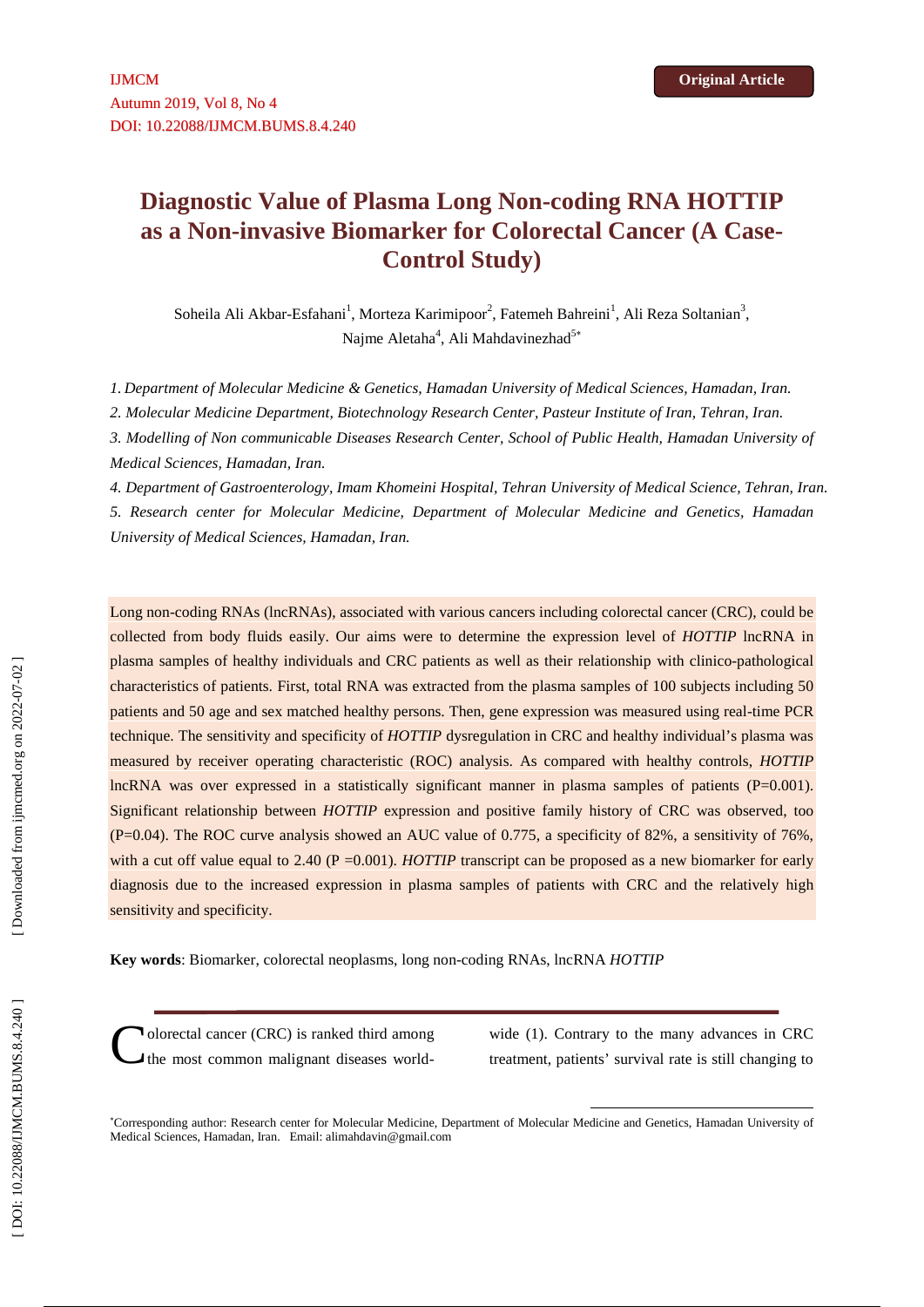a limited extent due to the lack of an effective screening test (2). Age and stage at diagnosis are crucial factors that impress patients survival rate so that the lowest survival is attributed to stage IV of CRC affected patients (3). Therefore, what has attracted the attention of the scientists is finding noninvasive novel biomarkers to diagnose CRC in early stages and predict prognosis to choose an appropriate treatment which is an inevitable need.

Long noncoding RNAs (lncRNAs) are a class of transcribed RNA molecules with a length of greater than 200 nucleotides that are involved in various biological functions such as alternative splicing, chromatin remodeling, and mRNA degradation as well as cell cycle, survival and migration (4, 5). LncRNAs are smaller than mRNAs, contain less but longer exons, and are expressed relatively at lower levels. Most of these molecules represent a specific expression pattern in different tissues so that the aberrant expression of lncRNAs can cause various diseases, including CRC (1, 5-8).

The *HOTTIP* gene in the homeobox A (HOXA) locus is located at 7p15.2 chromosome and encodes a 4665-bp transcript (9). HOXA locus in mammals contains a cluster containing eleven *HOX* genes with a series of expression patterns ranging from proximal to distal. In general, HOXA transcript at the distal tip (*HOTTIP*) lncRNA is able to activate *HOX* genes by employing histone modifying enzymes and silencing tumor suppressor genes (10-12). Recently, it was reported that *HOTTIP* is up regulated in CRC tissue samples compared with healthy adjacent tissues and it has a positive association with T and clinical stages (13). On the other hand, lncRNAs could be collected from body fluids easily (14). So the aims of our study were to determine the expression of *HOTTIP* in plasma samples of healthy individuals and CRC patients as well as their relationship with clinical and pathological characteristics of patients.

#### **Materials and methods**

#### **Patient samples**

This case -control study was conducted on 100 plasma samples which fifty of them were obtained from patients suffering from CRC at stages I-III of disease regardless of age and sex with definite clinical and pathological status from Tumor Bank Department of Imam Khomeini Hospital, Tehran, Iran. The other 50 plasma samples were collected from suspected patients who underwent colonoscopy and their biopsy results were reported normal as control samples from the same hospital during 2017 which matched in age and sex with the patient group as much as possible. Following subjects were excluded from study groups: patients who received any treatment, cases with other organ cancers, history of chemotherapy and radiotherapy, systemic diseases such as renal failure, diabetes mellitus, and hypertension. Study protocol was approved by ethical committee of Hamadan University of Medical Sciences (Ethical code: IR.UMSHA.REC.1396.220). Participants signed written informed consent after explanation of the study purpose.

Patients included 22 women and 28 men with an average age of  $60.98 \pm 13.95$  (29-85) and healthy people consisted of 24 women and 26 men with an average age of  $59.26 \pm 14.38$  (22-85). The other clinicopathological information of the patients are shown in Table 1.

# **Relative expression of** *HOTTIP* **transcript by quantitative real-time PCR (QRT-PCR)**

Total RNA was extracted from the plasma samples using Y TZOL (Yekata Tajhiz Azma Company, Iran) in accordance with the company's protocol. The quality and quantity of the extracted RNA were determined by electrophoresis on gel agarose and NanoDrop spectrophotometer, respectively. Thereafter, cDNA was synthesized by reverse transcription of the extracted RNA using oligo dT primers and the Hyperscript first-strand synthesis kit (Geneall Biotechnology, Korea). Next,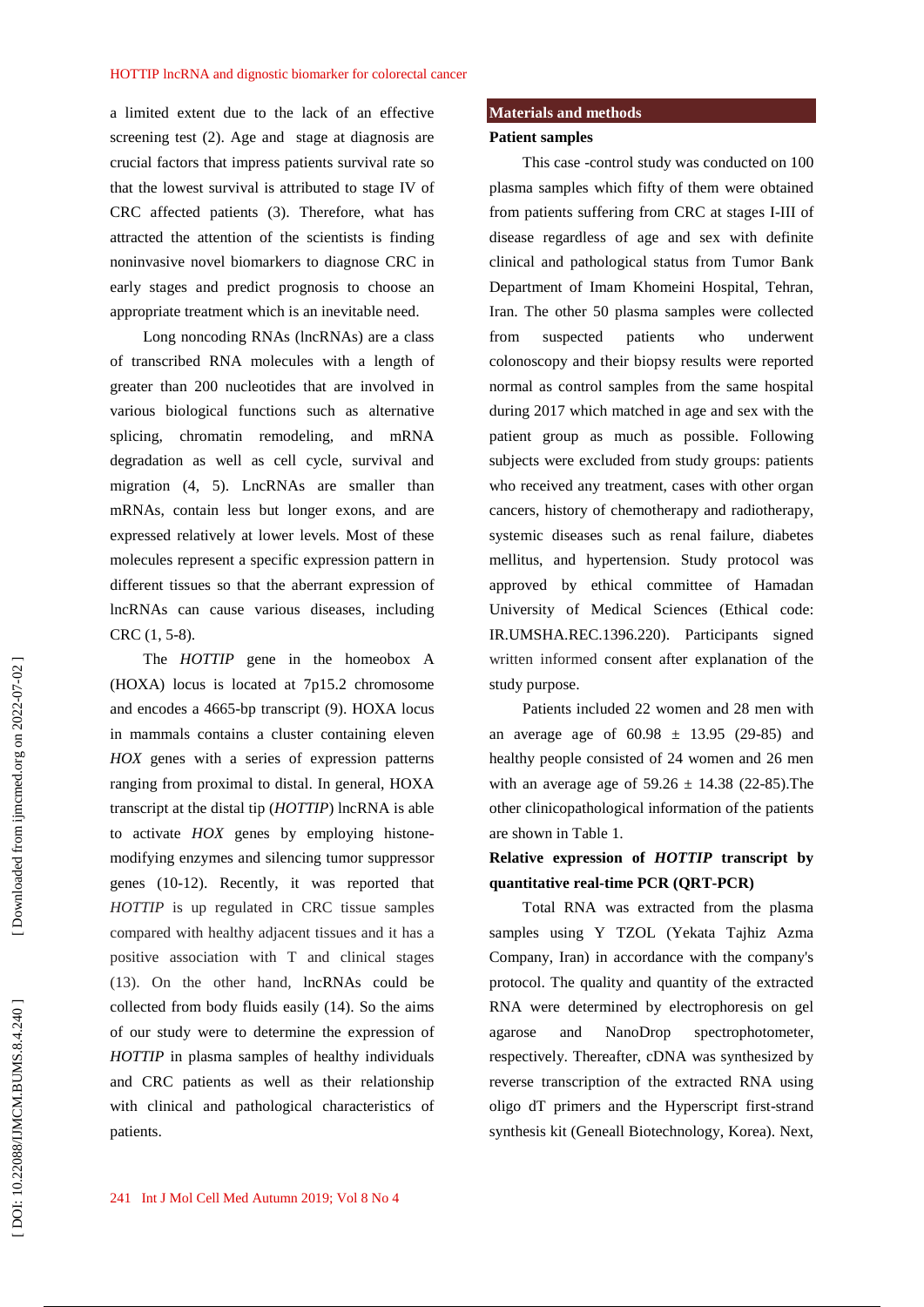QRT-PCR reaction was performed using the Real Q Plus 2x Master Mix Green Kit (Ampliqon A/S, Denmark) by applying specific primers (*HOTTIP*: Forward sequence 5'AGCTCTTTTCCCCGACA- GTG3', Reverse sequence: 5'CCTTCACCAAGC- TCCCTCTG3', and *GAPDH*: Forward sequence: 5'CATCAAGAAGGTGGTGAAGCAG3', Reverse sequence: 5'GCGTCAAAGGTGGAGGAGTG3')

in duplicate. Primers were designed with Gene runner software and their specificity was evaluated by NCBI primer-BLAST. QRT-PCR and data collection was performed by Step One Plus™ realtime PCR system (Thermo Fisher scientific, USA). The results were normalized against *GAPDH* and relative expression of *HOTTIP* was calculated using the  $2^{-CT}$  method (15).

| Table 1: Association between lncRNA <i>HOTTIP</i> expression and clinico-pathological data in CRC. |                        |               |                  |         |
|----------------------------------------------------------------------------------------------------|------------------------|---------------|------------------|---------|
| <b>Variables</b>                                                                                   | <b>Number of cases</b> | % of patients | <b>Mean rank</b> | P-value |
| Age (year)                                                                                         |                        |               |                  |         |
| $>50$                                                                                              | 39                     | 78            | 25.49            | $0.9**$ |
| $50$<br>Gender                                                                                     | 11                     | 22            | 25.55            |         |
| Male                                                                                               | 28                     | 56            | 26.89            | $0.4**$ |
| Female                                                                                             | 22                     | 44            | 23.73            |         |
| <b>Stage</b>                                                                                       |                        |               |                  |         |
| $\mathbf{I}$                                                                                       | 15                     | 30.6          | 22.73            |         |
| $\mathbf{I}$                                                                                       | 18                     | 36.7          | 24.28            | $0.5*$  |
| III                                                                                                | 16                     | 32.7          | 27.94            |         |
| Grade                                                                                              |                        |               |                  |         |
| $\overline{I}$                                                                                     | 23                     | 46            | 25.52            |         |
| $\rm II$                                                                                           | 23                     | 46            | 24.39            | $0.6*$  |
| $\rm III$                                                                                          | $\overline{4}$         | 8             | 31.75            |         |
| <b>Tumor location</b>                                                                              |                        |               |                  |         |
| Rectum                                                                                             | 30                     | 60            | 24.57            |         |
| Sigmoid                                                                                            | $\boldsymbol{6}$       | 12            | 31.83            | $0.3*$  |
| Rectosigmoid                                                                                       | $\overline{7}$         | 14            | 29.00            |         |
| Colon and cecum                                                                                    | $\overline{7}$         | 14            | 20.57            |         |
| <b>Histology</b>                                                                                   |                        |               |                  |         |
| Adenocarcinoma                                                                                     | 44                     | 88            | 25.91            | $0.5**$ |
| Mucinous (Colloid)                                                                                 | 6                      | 12            | 22.50            |         |
| Adenocarcinoma                                                                                     |                        |               |                  |         |
| <b>Tumor Size</b><br>$>5$ cm                                                                       | 17                     | 34            | 22.24            | $0.2**$ |
| $<$ 5 cm                                                                                           | 33                     | 66            | 27.18            |         |
| <b>Family history</b>                                                                              |                        |               |                  |         |
| Yes                                                                                                | 17                     | 34            | 32.35            | $0.04*$ |
| No                                                                                                 | 27                     | 54            | 21.07            |         |
| Unknown                                                                                            | 6                      | 12            | 26               |         |
| <b>Smoking</b>                                                                                     |                        |               |                  |         |
| Non-Smoker                                                                                         | 32                     | 64            | 26.16            |         |
| Smoker                                                                                             | 6                      | 12            | 20.67            | $0.5*$  |
| unknown                                                                                            | 10                     | 20            | 21.50            |         |
| <b>Drinking</b>                                                                                    |                        |               |                  |         |
| Alcoholic                                                                                          | 3                      | 6             | 22               |         |
| Non-alcoholic                                                                                      | 34                     | 68            | 25.24            | $0.8*$  |
| unknown                                                                                            | 11                     | 22            | 22.91            |         |

\* Kruskal- Wallis test; \*\* Mann-Whitney test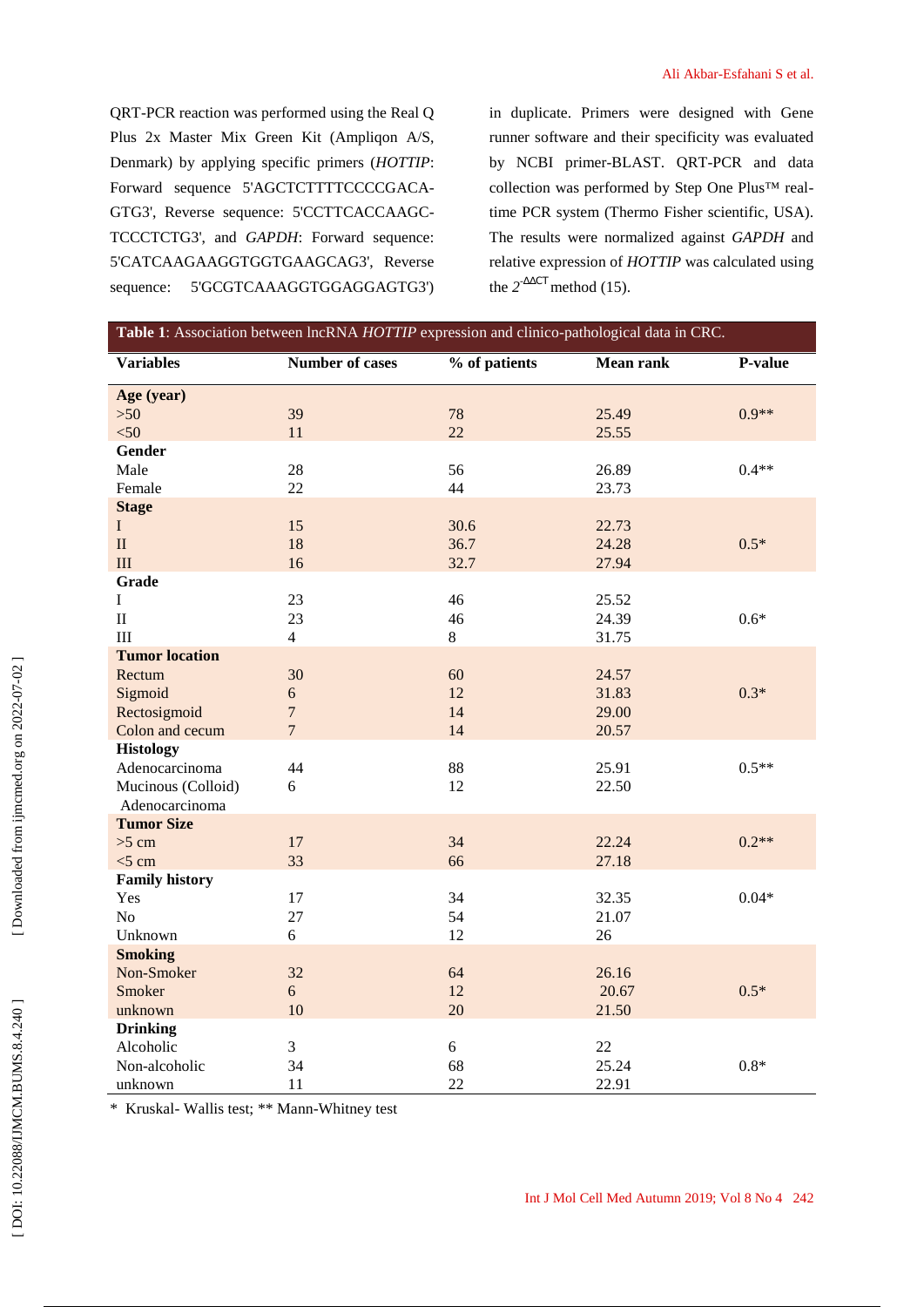#### **Statistical analysis**

For describing the quantitative variables mean  $\pm$  SD was used, and qualitative variables were described by percent. Kolmogorov-Smirnov test was used to evaluate normal distribution of the quantitative measures. Mann-Whitney nonparametric test was used to compare lncRNA *HOTTIP* expression between two groups. Kruskal wallis and Mann-withney tests were used to investigate the relationship between *HOTTIP* expression and clinicopathological data of the patients. Statistically, P value  $\langle 0.05 \rangle$  was supposed significant. The sensitivity and specificity of *HOTTIP* dysregulation in a CRC and healthy

individual's plasma was measured by receiver operating characteristic (ROC) analysis. Statistical analysis was performed using SPSS software 23.

#### **Results**

#### **Overall up regulation of** *HOTTIP* **in CRC**

As shown in Figure 1, significant up regulation of *HOTTIP* was observed in plasma samples of CRC patients in comparison with normal group (P  $\leq 0.001$ ). According to the 2<sup>- CT</sup> method results, data greater and less than 1 was considered up and down regulation, respectively. Higher expression of *HOTTIP* was obtained in 39 cases of tumor group (78%), individually.



**Fig. 1. Plasma** *HOTTIP* **expression.** Overall 4.8 fold higher expression of *HOTTIP* in CRC plasma samples was observed in comparison with of normal plasma samples (\*\*\*P< 0.001).



**Fig. 2. Receiver operating characteristic (ROC) curve for** *HOTTIP* **to distinguish CRC disease from healthy persons.** The area under the ROC is 0.77.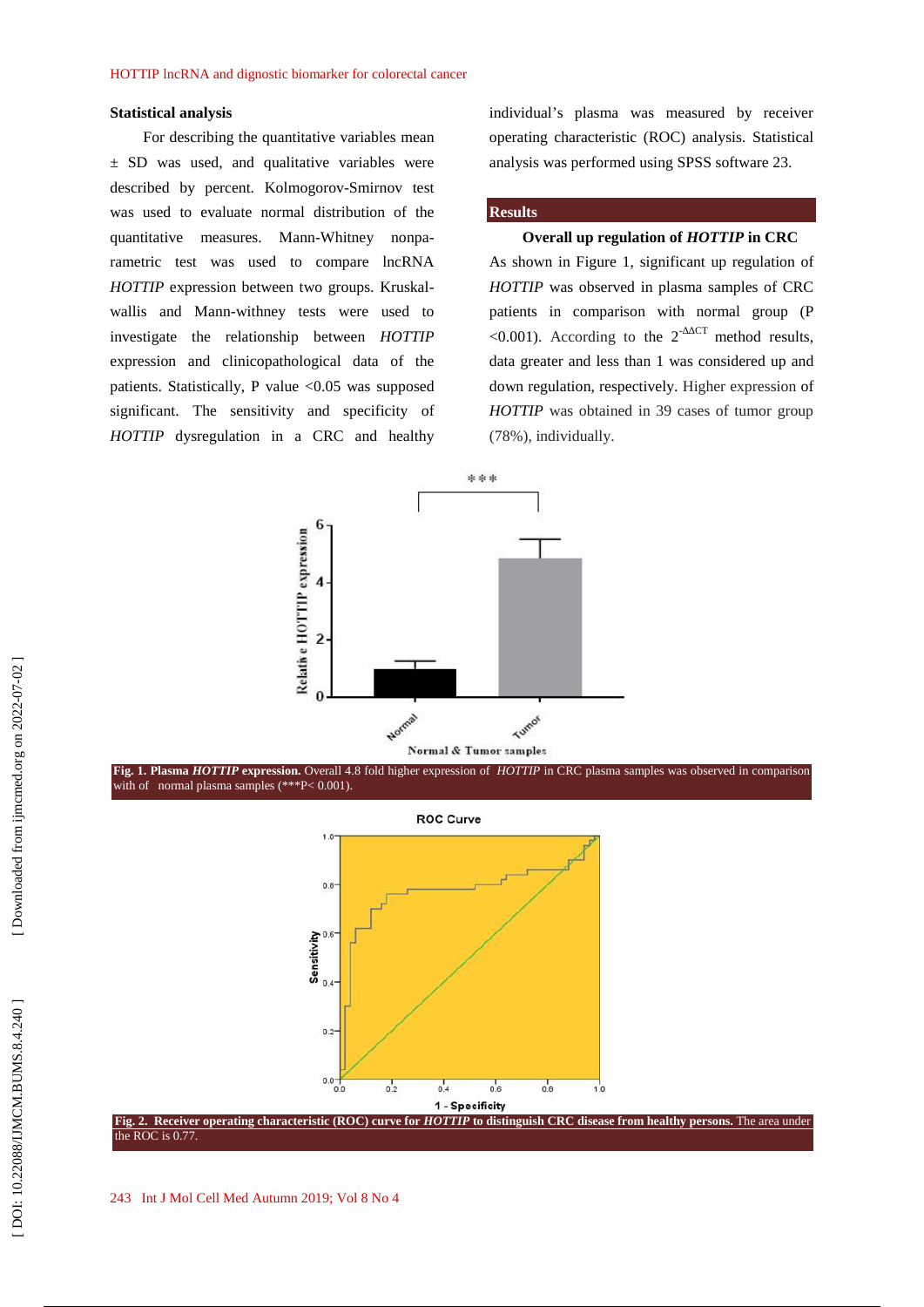

**Fig. 3. Plasma** *HOTTIP* **expression according to family history.** *HOTTIP* expression was significantly higher in patients with family history of CRC (\*  $P < 0.05$ )

Diagnostic value of plasma *HOTTIP* in CRC patients was assessed by ROC curve analysis. As illustrated in Figure 2, the area under curve (AUC) of the *HOTTIP* in patients with CRC and control people is equal to  $0.775 \pm 0.05$ .

# **Relationship between** *HOTTIP* **expression level and clinico-pathological characteristics of CRC patients**

In this study, there was a significant relationship between the *HOTTIP* expression level and family history of CRC (Figure 3). No significant association was found between *HOTTIP* dysregulation and other clinico- pathological features such as tumor stage, grade, location and size. The other information are presented in Table1.

## **Discussion**

LncRNAs, a class of RNA molecules with a length of more than 200 nucleotides, are transcribed in the genome and function as regulators in various biological processes. Abnormal expression of this group of molecules participate in various cancers development including CRC (1, 4). LncRNAs may be considered as therapeutic targets and promising biomarker for cancer prognosis (16), and one of well- known lncRNAs with oncogenic role in solid tumors is *HOTTIP* (17).

In present survey we report that *HOTTIP* is significantly over expressed in CRC plasma samples. These data are similar to other studies (13, 18). Unlike similar published researches, the value of our study is the evaluation of target gene in matched biological samples rather than tissue samples. Also, all study subjects have not received any treatment prior to sample collection, had no history of chemoradiotherapy due to cancer with other origins, and no systemic disease. In other words, the confounding factors were excluded while the majority of previous surveys have introduced adjacent non-malignant tissues in their study as a control group and have not clarified exclusion criteria, exactly (13, 18-20). Because microscopic adjacent non- malignant cells may have tumoric cell features at molecular level (21), so this is a drawback to this kind of study design.

Our study did not prove any significant statistical relationship between *HOTTIP* expression and clinical and pathological data, especially tumor stage and size. However, expression level of *HOTTIP* in grade 2 was higher than the first degree.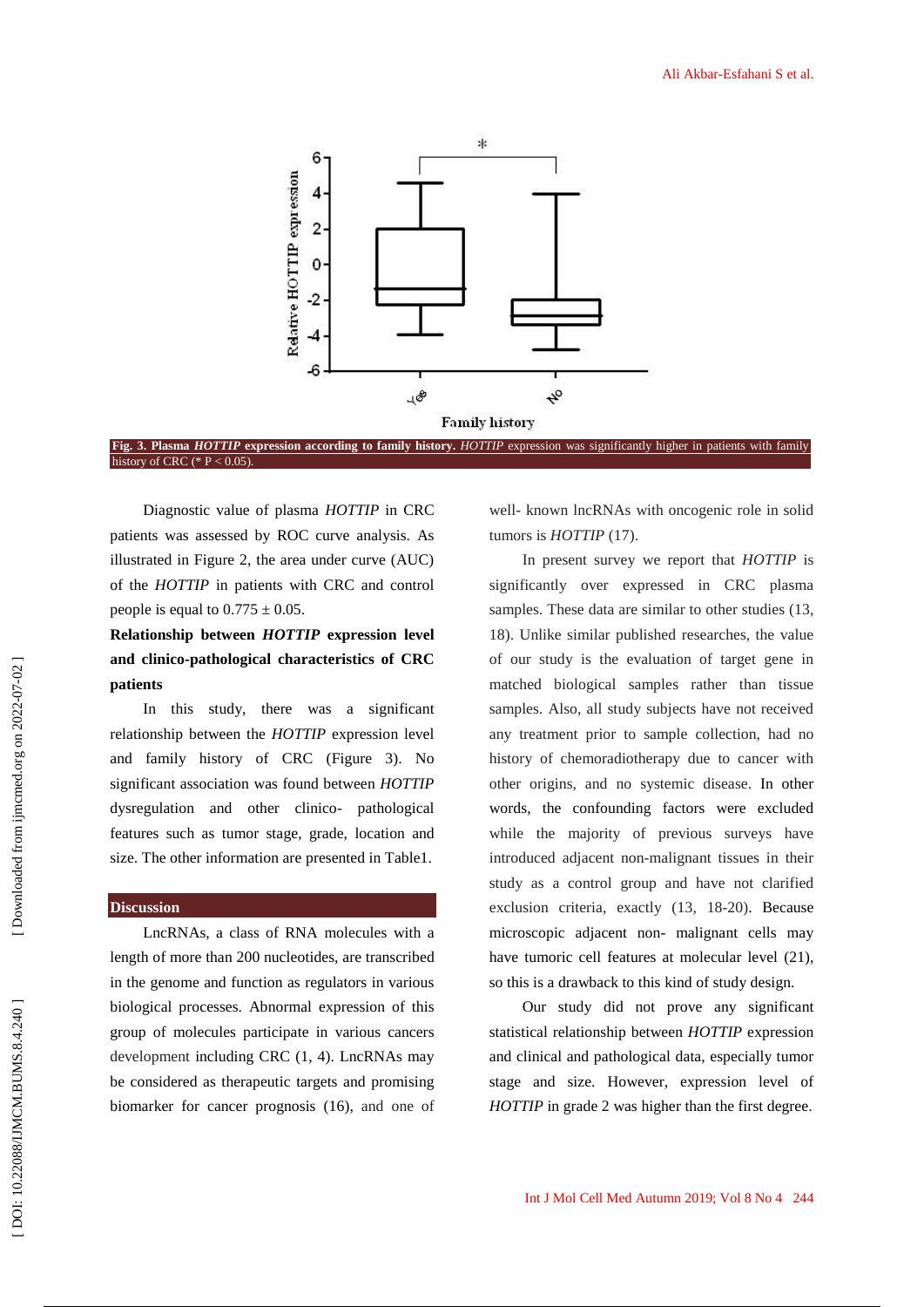Contrary to our results, a positive correlation of higher *HOTTIP* with T stage and larger tumor size have been reported by Ren et al. study which was conducted on 156 CRC tissues and 21 adjacent non-malignant tissues (13) as well as another investigation which was carried out on 48 paired CRC and adjacent non-tumor colorectal samples (20). However, the later study indicate no relevance of *HOTTIP* dysregulation to the site and grade of the tumor, lymph nodes metastasis, gender and age (20).

Although, a systematic review and meta analysis has introduced *HOTTIP* as a lymph node metastasis indicator in human cancers including CRC, but the authors state that their results may be influenced by ethnic bias because the majority of studies have been conducted on population samples in China (22). Therefore, it is expected to observe the racial differences between Iranian ethnicity and other ethnicities. These inconsistent consequences can be related to low sample size of present and previous studies, different design procedure, and different inclusion and exclusion criteria consideration, too.

In order to discover screening biomarkers for CRC, Zhao et al. evaluated the clinical importance of two HOX transcript antisense RNA (*HOTAIR*) and colon cancer associated transcript 1 (*CCAT1*) lncRNAs in plasma samples. They observed increased expression of these two molecules in the plasma of patients. Also, they described that *CCAT1* alone, as a diagnostic biomarker for CRC, has 75% sensitivity and 85% specificity (23). Our data illustrated 82% specificity, and 76% sensitivity for plasma *HOTTIP*. Thus, it is highly suggested to evaluate these two transcripts, *CCAT1* and *HOTTIP*, in a single study because these two transcripts seems to have key properties of novel potential diagnostic biomarkers in combination with each other or one of these transcript alone.

Molecular mechanism of action of *HOTTIP* in CRC development has been little known, and

studies on this lncRNA are in the primary stages. In recent years, some studies have tried to elucidate the real role of *HOTTIP* in tumor behaviors including: a survey that suppressed *HOTTIP* expression by siRNA and elucidated that tumor cell migration and invasion *in vitro* are inhibited. This study implies that *HOTTIP* is somehow involved in tumor metastasis through down regulation of dickkopf WNT signaling pathway inhibitor 1 (*DKK1*) tumor suppressor gene (18). Also, apoptosis was induced and cell proliferation was suppressed by knockdown of *HOTTIP* in HCT-116 and SW620 cell lines through targeting serum- and glucocorticoid-inducible kinase 1 (*SGK1*) gene. Besides, it inhibits *GSK3*, -catenin, cellular myelocytomatosis oncogene (*C-MYC*), vimentin and matrix metalloproteinase 7 (*MMP-7*) expression, and results in up-regulation of E cadherin (19). In addition, *HOTTIP* participates in CRC cell growth via silencing p21, a cyclin dependent kinase inhibitor (20, 24).

As mentioned earlier, there is still no comprehensive information available about *HOTTIP* expression which confirms its application as a biological marker in the diagnosis and treatment of CRC. Thus, functional consequences of altered expression of this lncRNA can be resulted from more extensive examinations.

Our results suggest that higher expression level of *HOTTIP* has the potential to be a diagnostic marker for CRC patients.

### **Acknowledgment**

The vice Chancellery for Research and Technology, Hamadan University of Medical Sciences supported this research [Grant number: 9603231784].

#### **Conflict of interest**

There was no conflict of interest.

## **References**:

1. Li H, Ma SQ, Huang J, et al. Roles of long noncoding RNAs in colorectal cancer metastasis. Oncotarget 2017;8:39859-76.